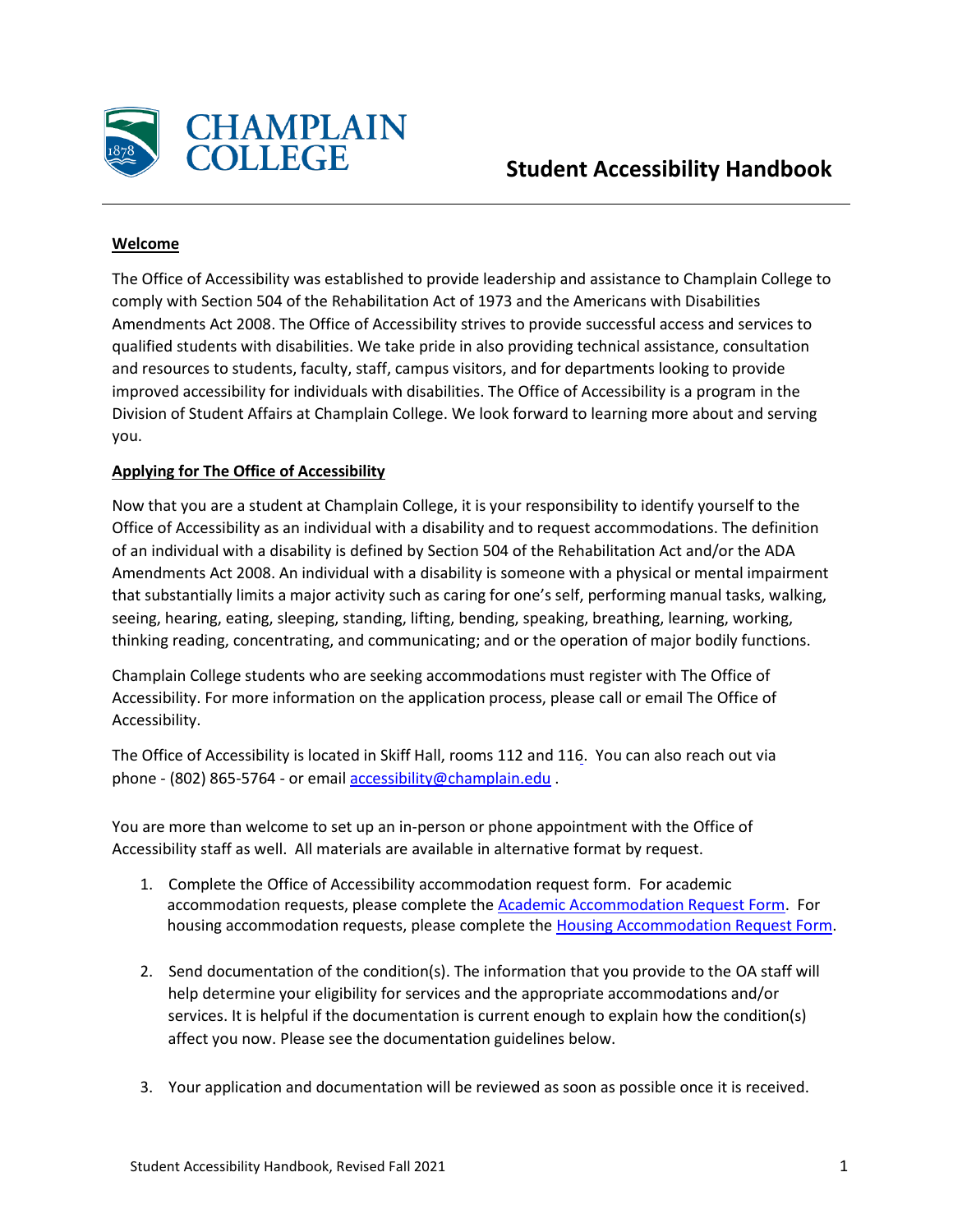You will be notified by email whether additional information is needed and/or if you qualify for services. Once you are notified, it is best to set up an appointment to the meet with the Office of Accessibility staff as soon as possible.

## **Determining Disability Status and Accommodations:**

The determination of disability status will be made by the OA staff after a thorough review of the documentation provided by you, along with information gained through the intake interview, and additional student records. Intake interviews may be conducted over the phone for students who are Champlain College Online students.

## **Students must complete the following forms:**

- Academic or Housing Accommodation Request Form
- Documentation of a disability\*

*\*For students requesting housing accommodations, a current provider must fill out the [Housing Documentation Request Form](https://www.champlain.edu/Documents/Student%20Health%20Services/Forms/ACCOMMODATION-HOUSING-DOCUMENTATION.pdf) .*

# **Disability Documentation Requirements**

In order to provide reasonable and appropriate academic accommodations to those students at the College who have disabilities, the Office of Accessibility (OA) requires documentation which shows the current disability and its impact on academic functioning. Therefore, the documentation the student provides to OA must include the following information:

The name, title, and professional credentials of the evaluator including information about license or certification, as well as, area of specialization, employment, and state in which the individual practices. Professionals conducting the evaluation/assessment must be qualified to do so, and it is essential that they have experience working with adolescent/adult populations.

Reports must be on letterhead, typed, dated, and have the original signature of the evaluator. Reports must be written in English or translated into English by a qualified translator.

Reports need to include the names of any standardized tests administered, the scores derived from these tests, and a discussion of the data that clearly indicates the presence of a disability. OA reserves the right to determine which tests are acceptable for diagnosing the disability. Standardized tests must be based on adult norms.

- The report must clearly state the specific diagnosis of the disability. Terms such as "suggest" or "is indicative of" are not acceptable.
- The evaluator must describe the impact of the diagnosed disability on a specific major life function/activity (especially as it relates to academic performance).
- The diagnostic report should include specific recommendations for reasonable academic accommodations and a detailed explanation of the rationale for each recommended accommodation as related to the specific functional limitations.
- If medications are taken, these should be listed as well as their potential side effects.
- If symptoms involve cognitive recall (memory), appropriate testing needs to be conducted. Testing for specific learning disabilities may be appropriate.
- A doctor's prescription pad note or a school plan such as an Individualized Educational Plan (IEP) or 504 Plan is not sufficient documentation in and of itself but can be included as part of a neuropsychological evaluation.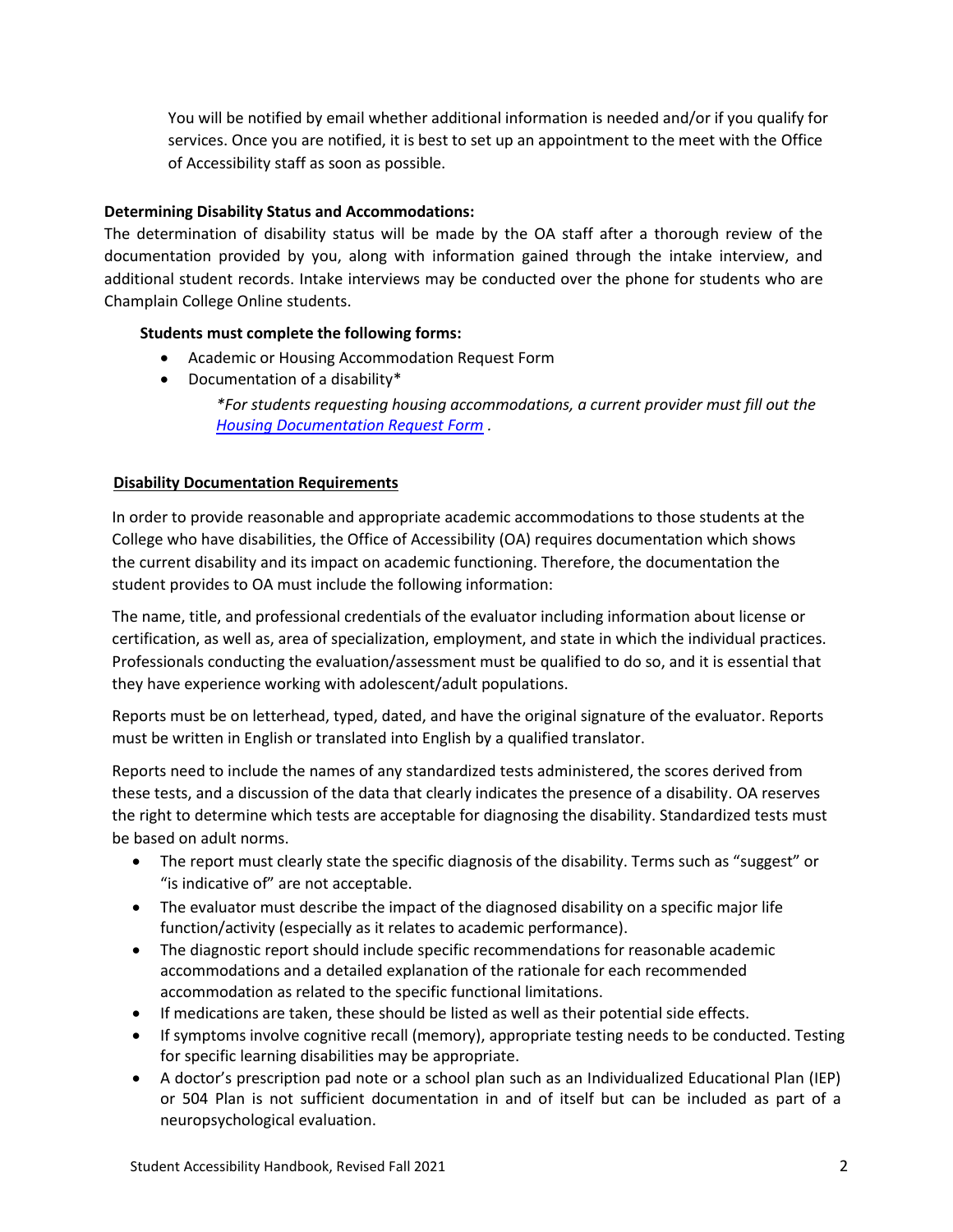It must be understood that evaluation reports themselves do not automatically qualify a student for registration or services with the Office of Accessibility. All of the items listed above must clearly show the presence of a disabling condition and clearly justify the need for reasonable accommodations. The Office of Accessibility will make the final decision as to whether reasonable and appropriate accommodations are needed and can be provided to the student.

### **Requesting Services**

### **Making Requests in a Timely Manner:**

Advanced planning is needed to ensure the timely provision of appropriate accommodations. A qualified student with a disability may not be excluded from a program due to lack of appropriate services, however all services may not be on hand at all times. Therefore, it is important to allow sufficient time for a program and/or the institution to put accommodations and appropriate auxiliary aid(s) into place. Thus, you should turn in their requests for accommodations within an appropriate time frame, usually at least one month prior to the beginning of the next semester for which the accommodations are being requested, dependent upon the request. If requesting interpreting services or other services related to a hearing impairment or visual impairment, please make the request at least two months in advance. If a request is submitted after the relevant deadline, the Office of Accessibility will make every reasonable effort to accommodate the request but cannot guarantee that an untimely request can be met. Ultimately, requests may result in delay, substitutions, or denial of accommodation.

### **How to Request Services:**

If you are requesting academic accommodations, you are required to meet with the Office of Accessibility (OA) staff to discuss the request. You will need to bring your schedule and course syllabi, electronic copies are acceptable, to this meeting. OA staff will discuss with the student the approved accommodations, the student's class schedule and the appropriate accommodations for the courses being taken. OA staff will also address any questions or concerns the student may have about discussing approved accommodations with instructors.

## **The Office of Accessibility Accommodations and Services**

The Office of Accessibility (OA) offers a wide range of services to ensure qualified students with disabilities have an equal opportunity to participate in Champlain College's programs and services. In order for the Office of Accessibility staff to determine effective and appropriate accommodations, each student must make communication a priority. Every student understands how their disability affects them and it is important that you feel comfortable discussing these issues with the OA staff. The more the OA staff can understand about you and your disability, the more collaborative the process will be. Accommodations and services that are offered are listed below.

### **Test Taking Accommodations**

Students who are requesting accommodations are required to meet with the OA staff, or the appropriate appointee, to discuss the request. Each student knows how their disability affects them; therefore, it is important that you meet with the OA staff to discuss your needs and how they relate to you as a student in the classroom or beyond.

In order to receive accommodations: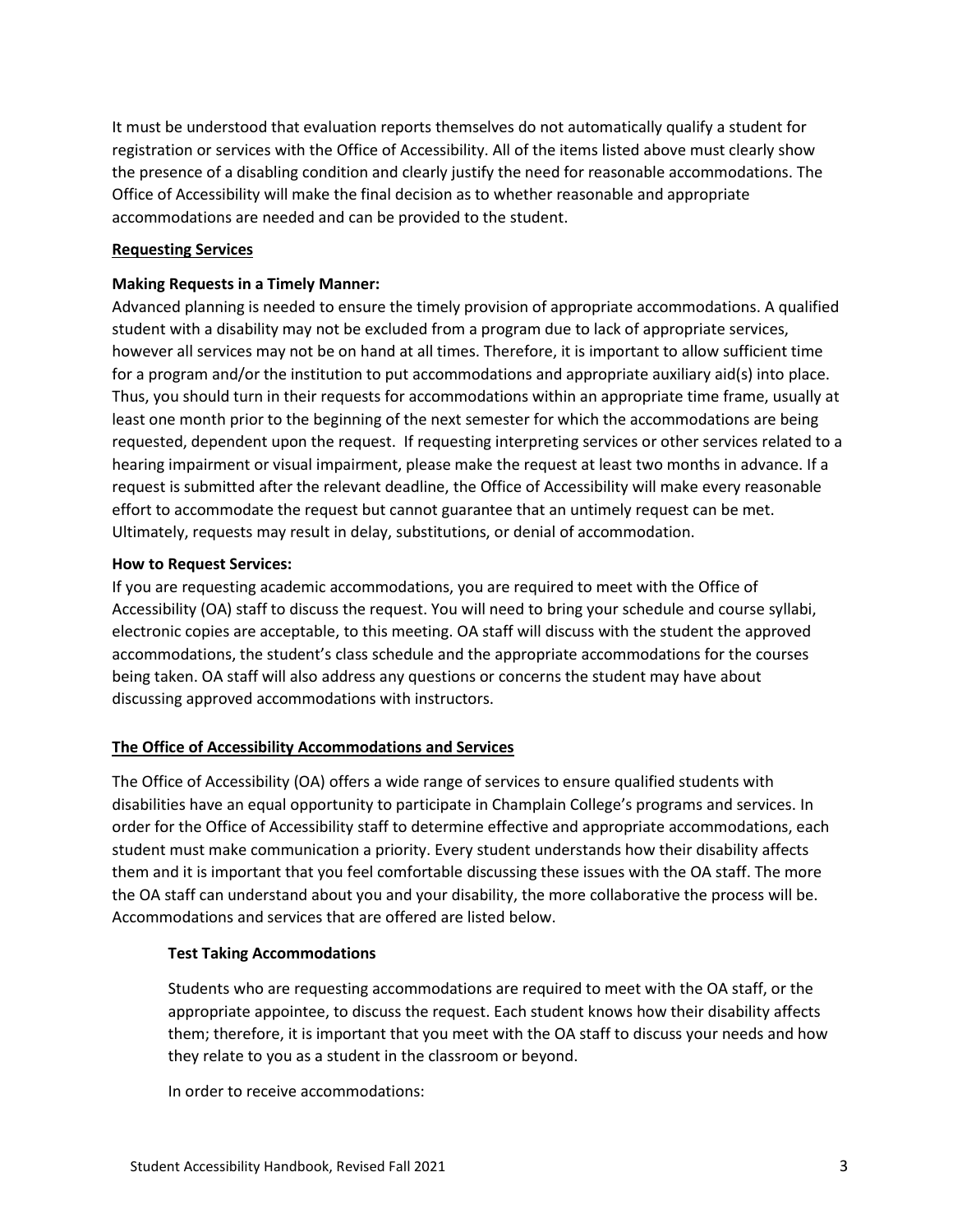- $\circ$  Each student needs to make an appointment to meet with the OA staff at the beginning of each semester to discuss accommodation needs and how they relate to each course the student is registered for.
	- o Accommodation and services are determined per individual student, on a course-by-course basis. This is why students are encouraged to meet with the OA staff before the start of or at the beginning of each semester. This meeting will allow the OA staff and the student to determine the appropriate accommodations for each class.
- o Once accommodations have been established, a letter of accommodation will be generated for each class where accommodations are needed.
- o **If a student has not met with the OA staff to discuss accommodations, the student may not receive their accommodations. Please visit with the OA staff if you have any questions or concerns.**

## **Test Accommodation Policies**

The goal of test accommodations is to ensure that the student's performance is measured by knowledge and acquisition of course material, and to minimize the impact of the student's disability in the test-taking process. To accomplish this, the Office of Accessibility (OA) staff makes a recommendation based upon the documented impact of the disability with consideration to the student's self-report. In order to determine eligibility and determine details of your accommodations:

- o Make an appointment to meet with the OA staff early in the semester. Remember to have all of your course syllabi at this appointment to discuss course requirements as well as test dates.
- o Obtain your accommodation letter for each course. Your letters should be emailed within 2 business days after your meeting with the OA staff.

Students are expected to make contact with each instructor to discuss their accommodations and to address any potential concerns. It is best to meet with your instructor during their office hours or set up a time to meet with them individually.

## **Scheduling Exam Dates and Times**

- Students are expected to emai[l testingaccommodations@champlain.edu](mailto:testingaccommodations@champlain.edu) to reserve a space for their upcoming exam or quiz. Students will need to send an email at least 3 days in advance of the test date and will Cc their instructor on the email. This assists in making sure each student receives their proper accommodations and allows the Office of Accessibility to contact your instructor, reminding them that you are scheduled for an exam.
- **You will take your exam at the same day and time as the class unless there are circumstances which will prevent you from not receiving your full accommodations. You must have instructor approval if taking your exam at a different time than the scheduled class time.**

## **Arriving for Exams**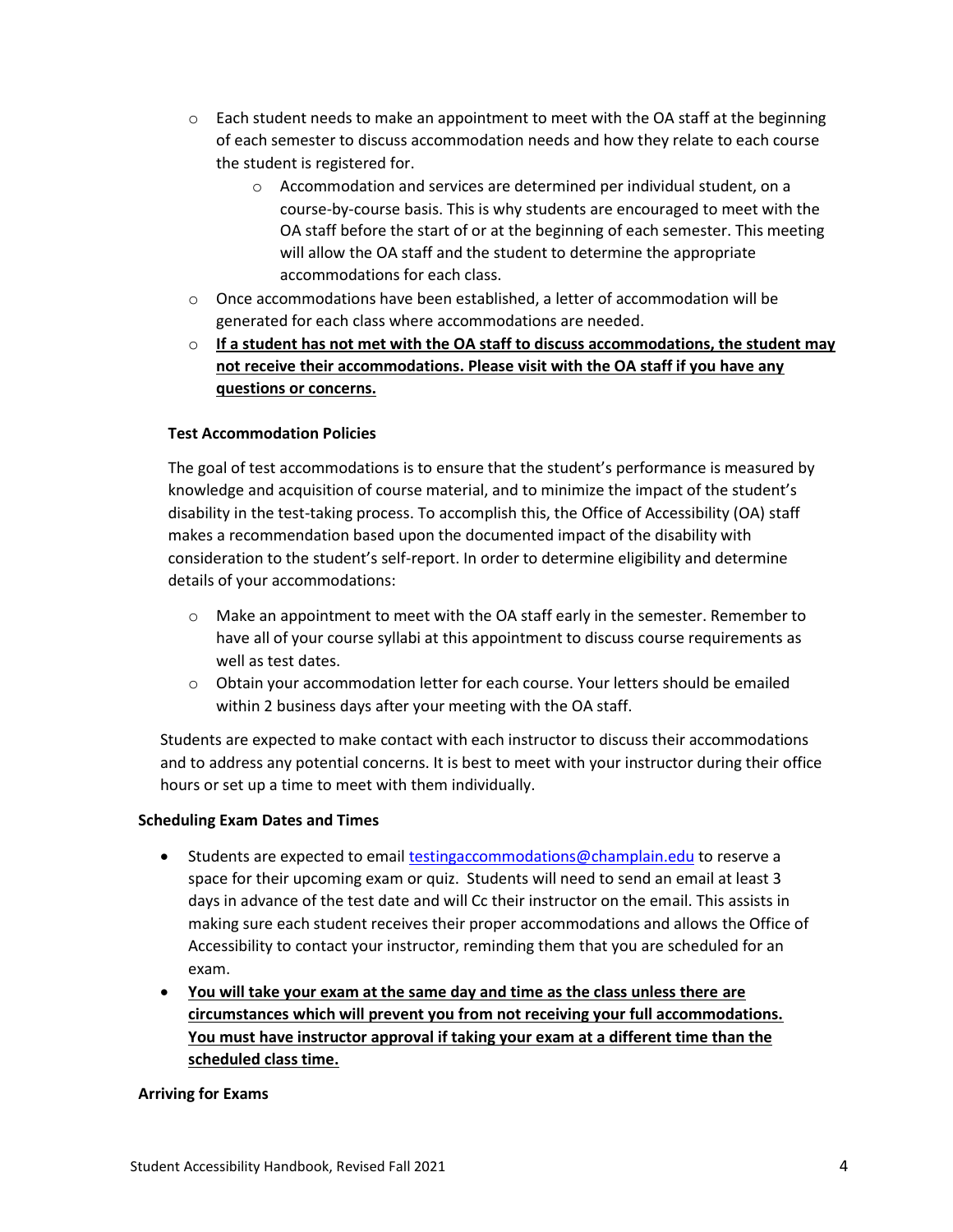- Please arrive at the Testing Center on time. Test takers who arrive late must still finish their exam in the time allotted. If the student is over 10-15 minutes late, instructor permission may be needed to begin the exam late or the student may not be able to take the exam at all.
- If you arrive on time, but there is a delay in seating you, the ending time for your exam will be adjusted accordingly.

These policies are in place to ensure that each student receives the accommodations they need to ensure the integrity of each exam that the student is taking. Please contact your OA staff with any questions or concerns regarding accommodation policies.

## **Alternative Format Services**

Students with learning disabilities, visual impairments or other conditions that affect access to print materials may be eligible for books in alternative format. Alternative format includes textbooks and other printed class material in a digital format, in Braille, or in audio and electronic format. Students eligible for alternative format services must provide a copy of their class schedule as soon as they register for each semester.

The Office of Accessibility will try to obtain books from other sources such as the Access Text Network. Books that are unavailable in alternative format can be created in-house, if needed. For those books that need to be produced in-house, the Office of Accessibility staff strive to provide media to the students in a timely manner. Course materials can also be produced.

In order for the Office of Accessibility to provide your media as needed, the OA staff will contact students regarding information as to which titles are available from what sources. Once it has been determined which title are needed, you will need to provide the OA staff with a copy of your purchase receipt.

When media are ready, files will be sent via Dropbox. You will be sent a link to your materials so that you may download them to a device of your choice.

Feedback is appreciated regarding the alternative format media that you receive. Please contact your OA staff if you are unsatisfied with the speed or quality of your media. It is important to for the OA staff to hear your concerns in order for changes to be made.

## **Communication Access Services**

Any eligible individual who may or may not use American Sign Language as a primary source of communication, may request interpreter services from the Office of Accessibility (OA). OA has contracts with local interpreters and interpreter services agencies to provide services at events and in settings such as classes, labs, meetings with faculty or staff, commencement ceremonies, and other Champlain College functions.

Any request for interpreting services must be submitted in a timely manner. Within reasonable limits, OA will strive to accommodate your request. The OA staff and consumer will meet to discuss their communication needs for the term and/or that may arise. After an interpreter has been assigned, the OA staff will contact each instructor. The OA staff will let the instructors know about the student enrolled in their class as well as the interpreter(s) that will be attending. Each instructor will be given information on how to work with students how are Deaf/hard of hearing as well as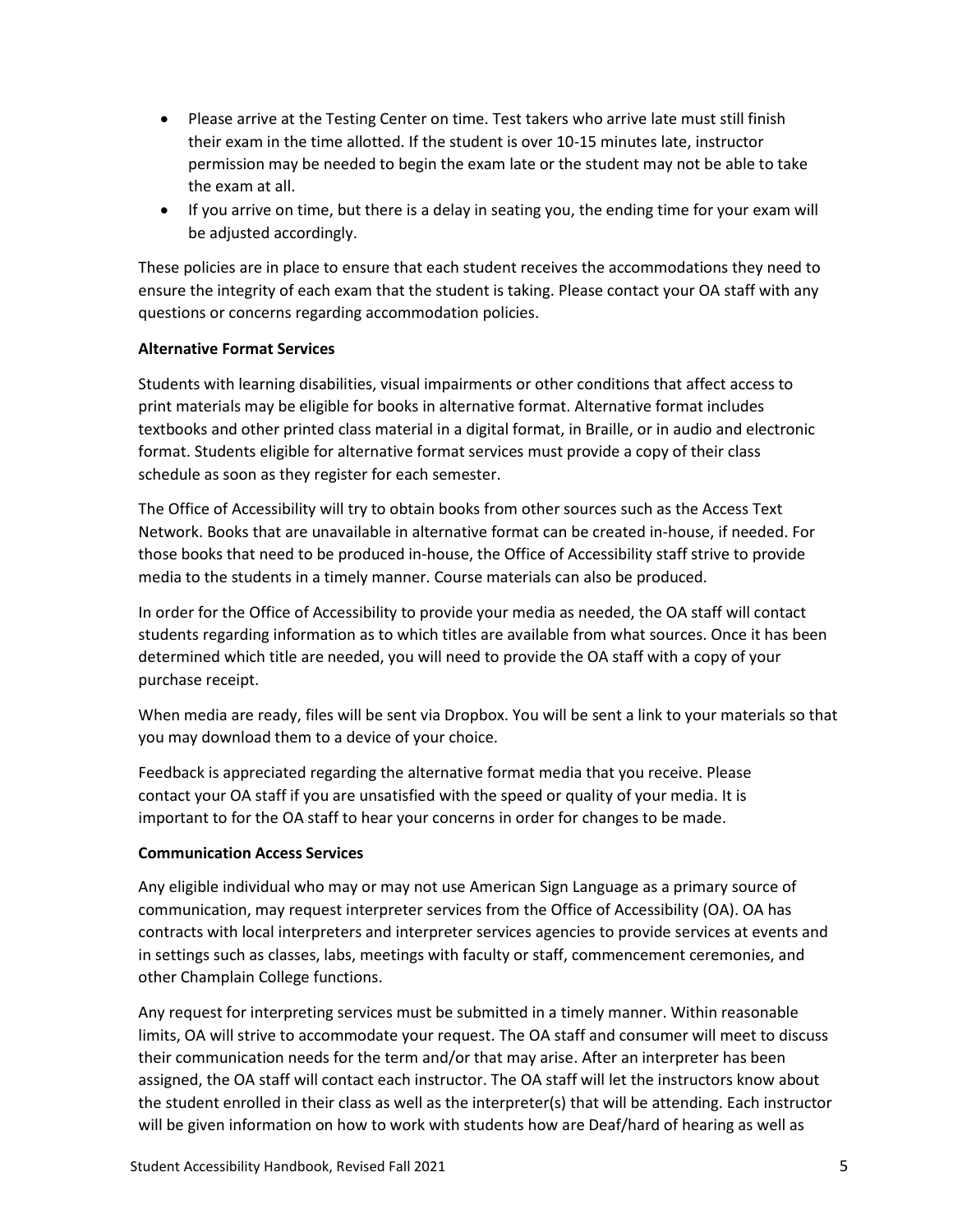information on how to best work with interpreters. For interpreting assignments outside of the classroom, the OA staff will communicate with the person responsible for the event to plan the logistics.

Students are responsible for contacting the OA staff if they do not plan on attending class or other scheduled events for which services have been arranged. If possible, 24-hour notice is preferred, but it is understandable if that amount of notice cannot be given; this is for timely notification and cancellation of services. If interpreters are not notified in advance of a cancellation, they are paid for the entire class period as well as for mileage and/or travel if not notified before travel occurs. For this reason, failure of a student to show up for three classes without notifying the OA staff may result in suspension of interpreting services. Services may be reinstated once the student has met with the OA staff to review OA policies and procedures for interpreting services. OA also provides sign language interpreters upon request for visiting family and friends attending Champlain College sponsored events and activities, and who communicate using sign language. Students wishing to arrange for private interpreting services, for which they are responsible for payment, may utilize the DS office for assistance in contacting qualified interpreters.

For Deaf or hard of hearing individuals interested in transcribing services, please refer to Transcribing Services.

## **Communication Access Services – Transcribing Services**

Any eligible individual who may or may not use American Sign Language as a primary source of communication, may request transcribing services from the Office of Accessibility (OA). OA has the ability to contracts with local transcribers to provide services at events and in settings such as classes, labs, meetings with faculty or staff, commencement ceremonies, and other Champlain College functions. Transcribing services for non-academic settings will be discussed on a case-bycase basis.

Any request for transcriber services must be submitted in a timely manner. Within reasonable limits, OA will strive to accommodate your request. The OA staff and consumer will meet to discuss their communication needs for the term and/or that may arise, as well as delivery of edited notes following classes. After a transcriber has been assigned, the OA staff will contact each instructor. The DS staff will let the instructors know about the student enrolled in their class as well as the transcriber(s) that will be attending. Each instructor will be given information on how to work with students how are Deaf/hard of hearing as well as information on how to best work with transcribers. For transcribing assignments outside of the classroom, the OA staff will communicate with the person responsible for the event to plan the logistics.

Students are responsible for contacting the OA staff if they do not plan on attending class or other scheduled events for which services have been arranged. If possible, 24-hour notice is preferred, but it is understandable if that amount of notice cannot be given; this is for timely notification and cancellation of services. If transcribers are not notified in advance of a cancellation, they are paid for the entire class period as well as for mileage and/or travel if not notified before travel occurs. For this reason, failure of a student to show up for three classes without notifying the OA staff may result in suspension of interpreting services. Services may be reinstated once the student has met with the OA staff to review OA policies and procedures for interpreting services.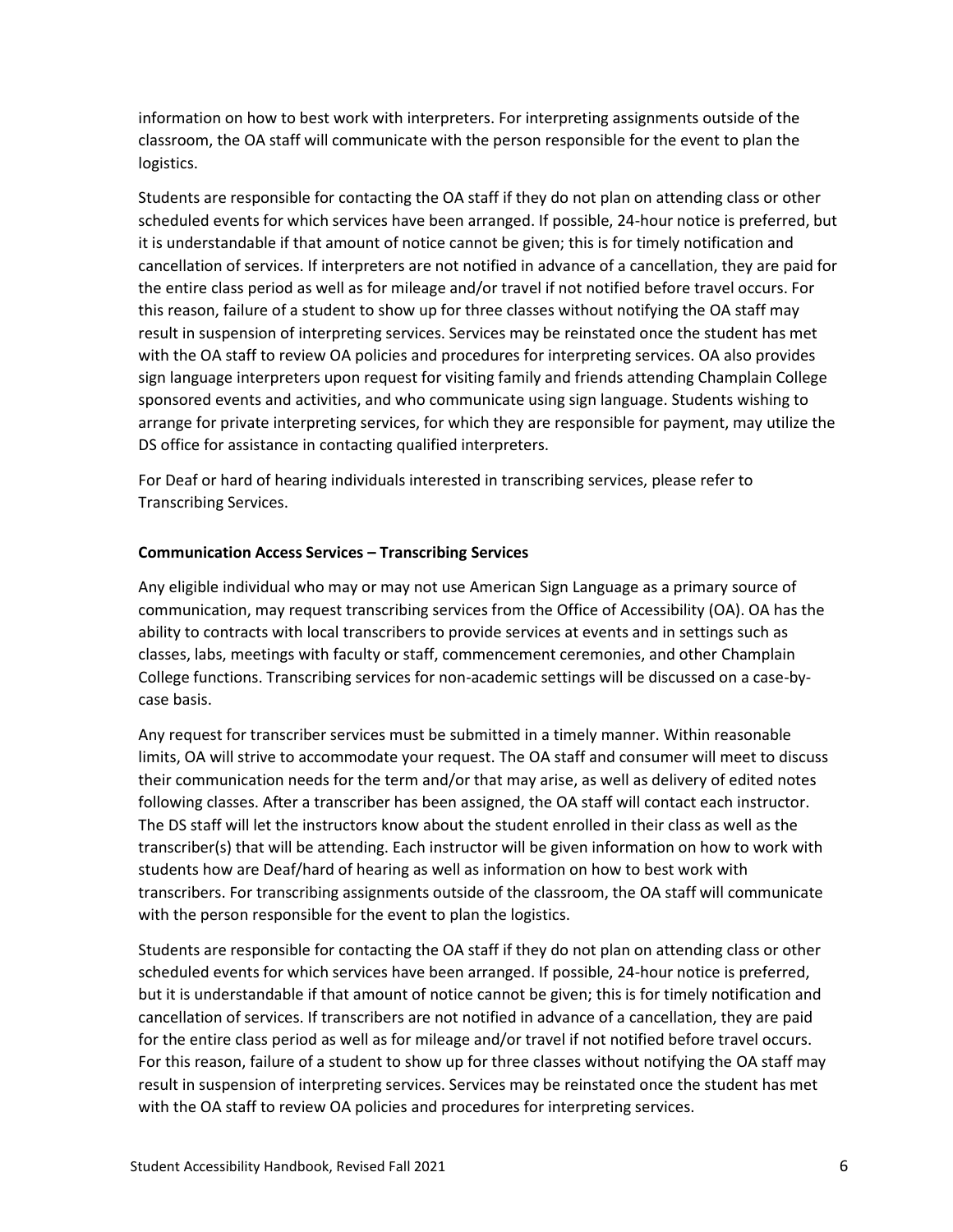For Deaf and hard of hearing individuals interested in American Sign Language interpreting services, please refer to Interpreting Services.

## **Classroom Relocation**

Due to the age and design of some buildings on the Champlain College campus, portions of the buildings are not accessible to students with mobility impairments. To ensure that classrooms and laboratories on campus are accessible, the Office of Accessibility will work with different departments on campus to move classes to more accessible locations.

Students who need to access faculty or departmental offices in these inaccessible areas are encouraged to schedule meetings in more accessible locations.

It is important to meet with our OA staff right away to prevent problems with classroom accessibility. Contact the OA staff once you have registered for classes or be sure to contact the OA staff well before classes begin.

## **Flexibility with Attendance Policy**

This accommodation is given to those students with a disability that affect their ability to attend class. Some examples of disabilities that would qualify for this specific accommodation would be those that are otherwise health impaired, etc. This accommodation is meant to be used only as needed, i.e. sparingly, and only in relation with the documented disability. It is important that each student talk to their faculty member at the beginning of the term to discuss this specific accommodation.

## **Note Taking Assistance**

Note taking assistance is available to students who have a hearing impairment, hand-function limitations, a learning disability that affects written expression, or a visual impairment. Other conditions may be eligible so check with OA staff.

To obtain note taking assistance, OA staff will email a letter of accommodation that lists note taking assistance as an accommodation. At that time, the student is expected to meet with their instructor to discuss the best option for this accommodation. Usually, faculty will help identify another student in the class who can share a copy of their notes. If the faculty are unable to identify another student to share notes, the OA will work with the student and faculty member to identify other ways to provide notes to the student. Other options may include but are not limited to access to faculty lecture notes, access to PowerPoint slides at least one day in advance, the use of assistive technology, or other options.

Please keep in mind that the best notes are those that you create yourself. Remember, taking notes is a very important part of the learning process. Notes from other students reflect the foundation of knowledge that they have about the subject matter as well as what they feel is important in a lecture. This information may not reflect what you, the student, feel is important or the foundation of knowledge that you have. If you receive notes from a classmate, please be sure to still take your own notes during lecture.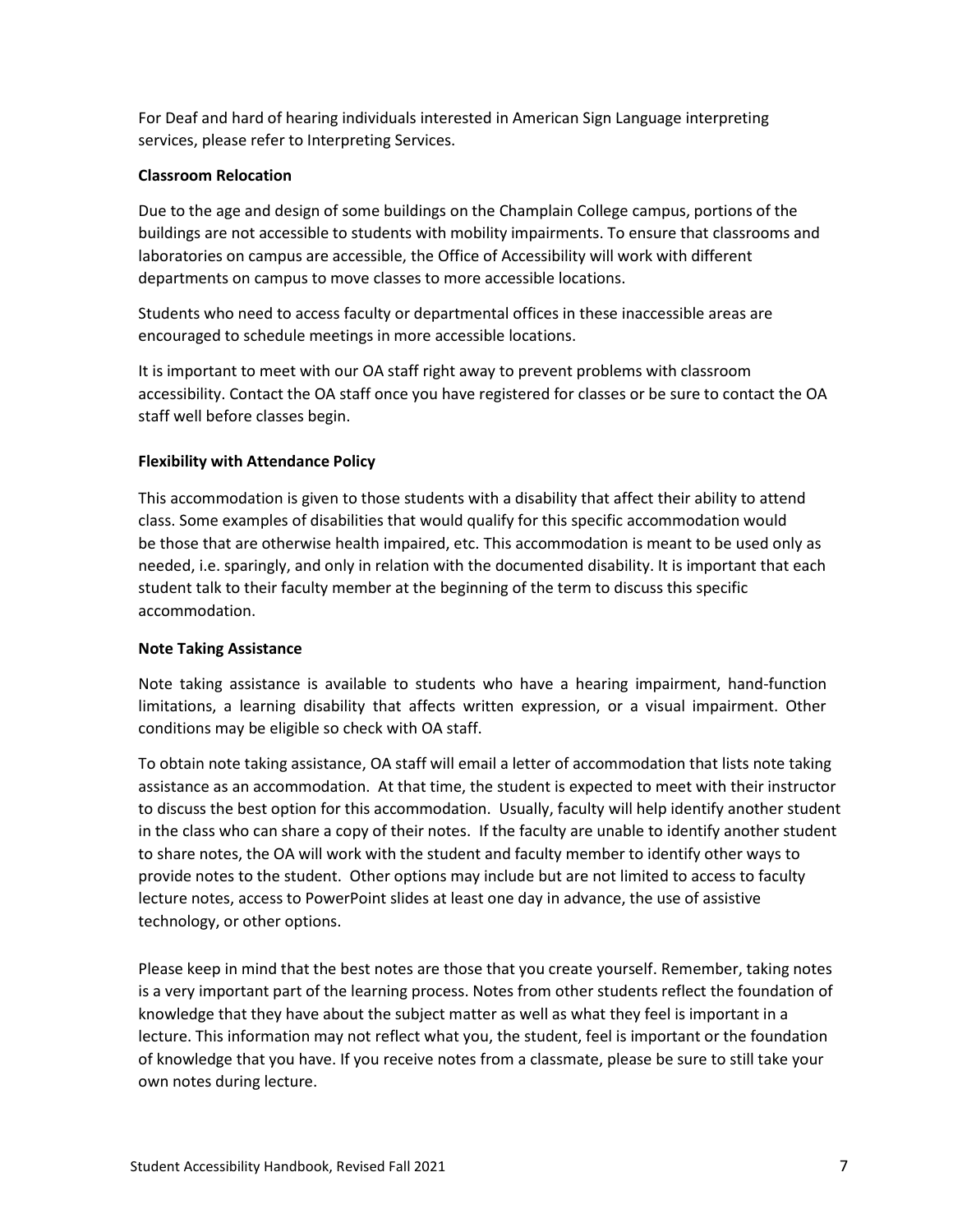### **Advocacy with Faculty and Staff**

Champlain College has a very accepting community, especially for students with disabilities. Faculty and other instructors work with each student to make sure their accommodations are being met and that they are available to the student to help answer their questions. Still, students interact with a wide range of people on a daily basis at Champlain College and, at times, may need to speak with someone regarding a disability related issue. The Office of Accessibility (OA) is here to serve each person with a disability and can help facilitate interactions with faculty and staff. At times students may not feel comfortable approaching others to speak about their accommodations or may need help when problems arise. OA can be act as an intermediary and meet with faculty and staff to let them know you have a disability, with permission, as well as the accommodations that you qualify to receive. OA does not reveal the nature of your disability unless you have given them permission to do so, or unless there is an educational need to know. At times, OA may recommend that you share more information regarding your disability with faculty and staff. This is because it may help your faculty member understand your needs and what you need in the classroom or laboratory to have equal access. However, remember that it is up to you if you would like to share this information.

### **Extended Time for Assignments and Projects**

At times, extended deadlines on specific assignments or project may be adjusted. The student will be required to request the extension from their instructor at least 3 days before the due date. Once the extension has been granted, the student will have 1 to 2 days after the due date to turn in the assignment/project. The Office of Accessibility will assist those students that qualify to facilitate these adjustments, when appropriate.

Accommodations are determined on a case-by-case, course-by-course basis for each student. Each student is encouraged to meet with the OA staff every semester to set up accommodations on a class-by-class basis. If you anticipate that your condition will flare up or cause difficulties in turning in assignments or projects, you should discuss your concerns with the OA staff at your meeting.

## **Services to Students with Temporary Impairment**

There may be times when a temporary impairment would necessitate the need for accommodations, e.g. broken bones, recovering from surgery, etc. The degree of limitations to major life functions and the duration of the impairment may be such that it requires short-term accommodations such as those used by students with disabilities. Services may include moving the classrooms if the student cannot access them, training the student on assistive technology, possible note-taking and exam accommodations, as well as information regarding access to accessible transportation and temporary disability parking. Please contact the Office of Accessibility staff for more information.

## **Campus Access at Champlain College**

#### **Accessible Parking**

There are accessible parking spaces on campus for those that have a temporary or state disability placard. A general or temporary parking permit will need to be displayed as well. Please contact Transportation.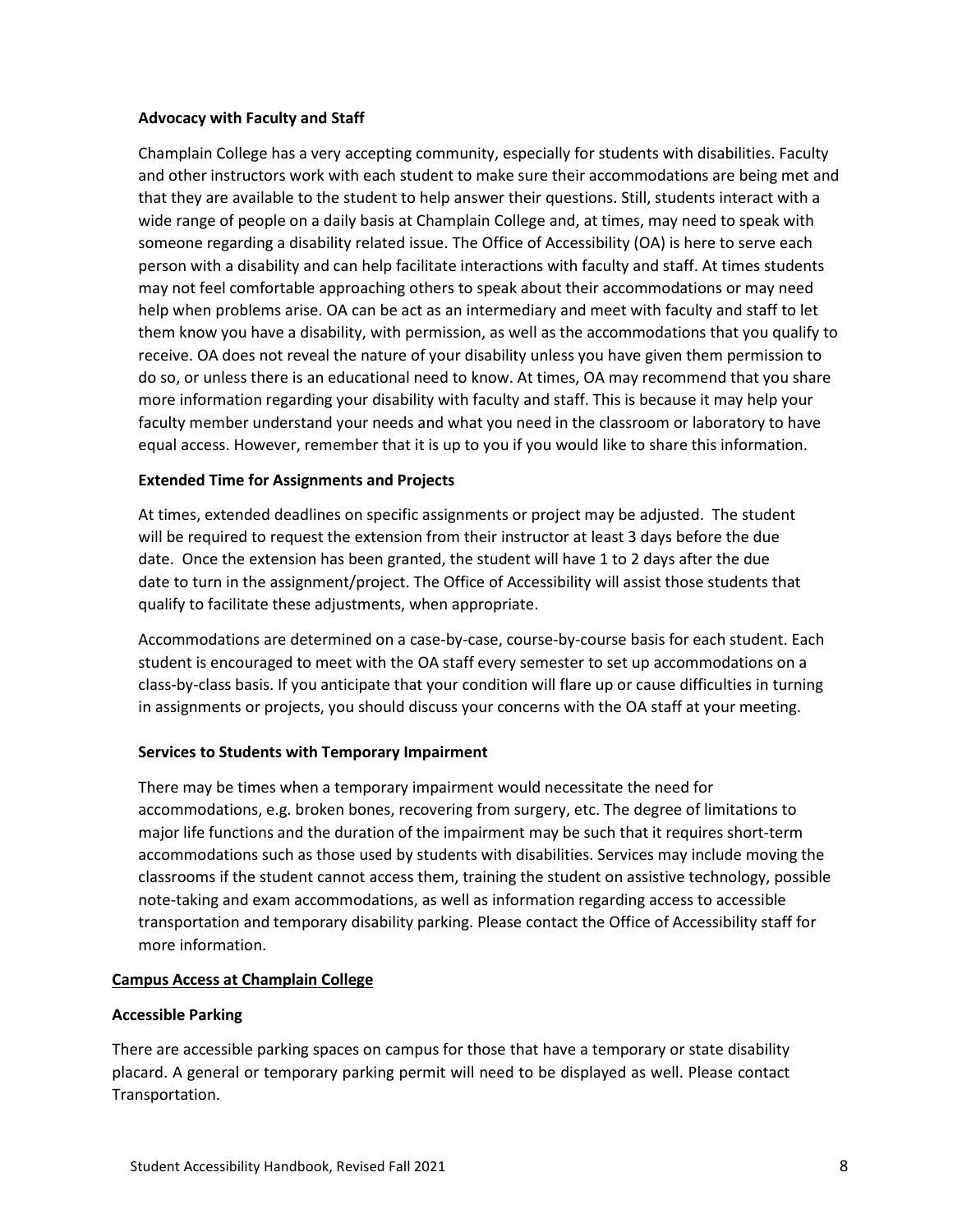## **Accessible Housing**

Students with disabilities who need wheelchair accessible housing or those that will need special equipment, such as a door light or other such equipment, should contact Residential Life and Housing or the Office of Accessibility prior to the beginning of the school year. This information is needed as early as possible to ensure that your needs are met when you arrive on campus.

## **Campus Orientation**

For those students who are blind, have low vision, or mobility impairments, learning a new environment can be a challenge. OA will assist the student with locating classes and help determine routes around campus. This can also include a general tour of campus and the accessibility map that shows access features around campus such as ramps, curb cuts, handicap parking, etc. Contact the OA staff at 802.865.5764 to make arrangements prior to coming to campus.

## **Personal Care Attendants**

The hiring, supervision of, and payment to personal care attendants are the responsibility of the student needing attendant services. OA will assist students in locating applications for personal care attendances. Those interested in hiring a personal care attendant can publicize the employment opportunity through other avenues in the community. Students living in the Residence Halls or in the College apartments, who have a live-in care attendant, can negotiate a reduced living cost for the attendant with Residential Life and Housing Office. Live-in attendants who are not students may also be able to purchase a meal plan.

## **Service and Emotional Support Animals**

Champlain College is committed to compliance with Section 504 of the Rehabilitation Act of 1973, and with the ADA Amendments Act. Individuals with disabilities shall be permitted to be accompanied by their service animal in all areas of Champlain College where members of the public, participants in services, programs or activities, or invitees are allowed to go.

The OA staff will determine, on a case-by-case basis, and in accordance with applicable laws and regulations, whether individual requests for emotional support animals are a reasonable accommodation. Please contact OA for the Emotional Support Animal Request form to start the process.

# **Transitioning to College**

If you are making the change from your current situation to attending a 4-year, post-secondary institution, it can be quite an adjustment. When you enroll at Champlain College, you will find many things are different. In general, you are now responsible for your education. The Office of Accessibility will help you plan necessary accommodation for this new environment by matching our services with your specific disability-related needs.

# **Please note some of the major differences between high-school and college for students with disabilities:**

- Students must self-identify to The Office of Accessibility and hold primary responsibility for self- advocacy and requesting accommodations *each* term.
- Professors are not required to modify assignments or routinely alter deadlines.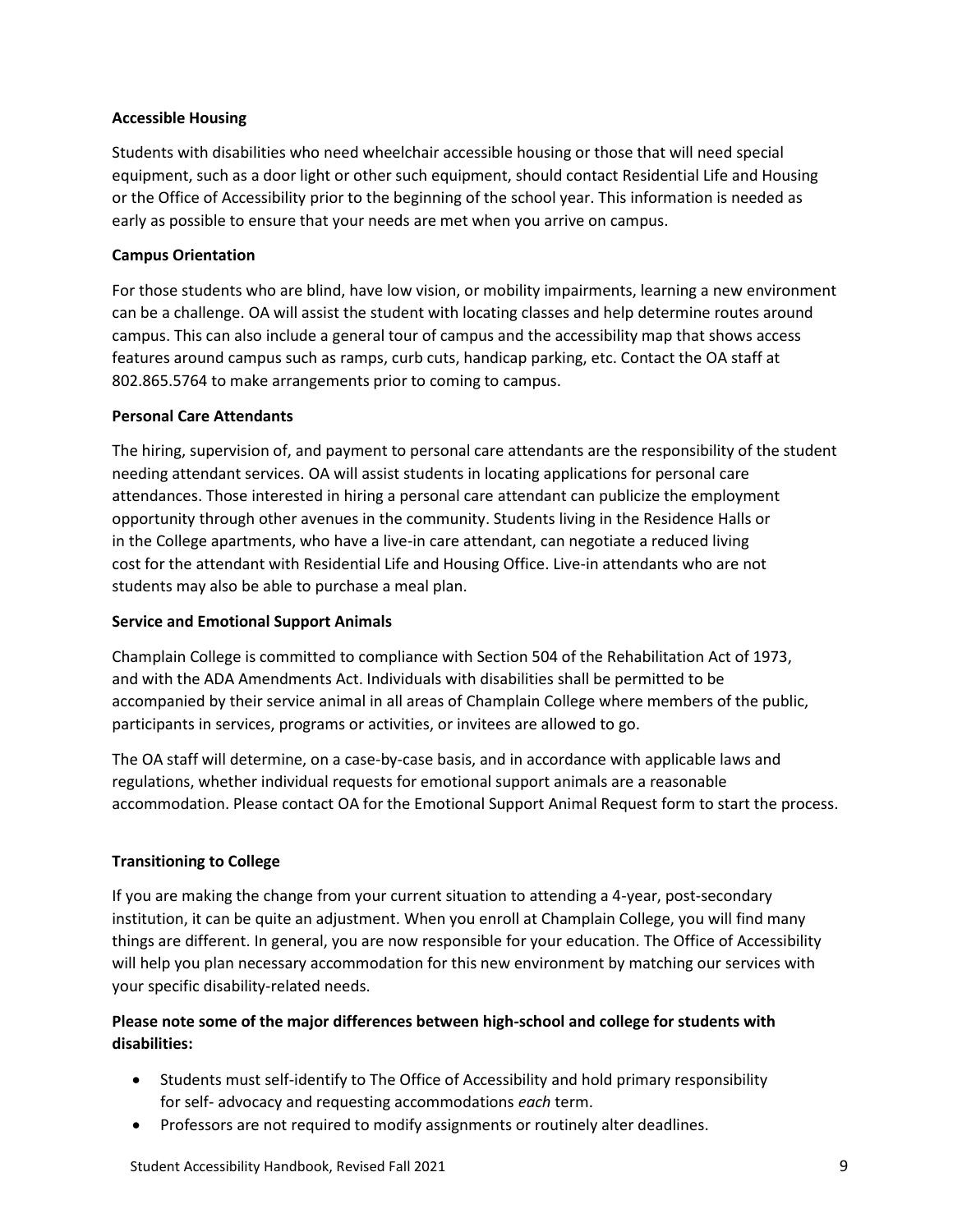- Grading and test format changes are generally not available. Modifications may be made to how exams are given (i.e. extending test time) and are available when supported by the functional limitations imposed by the condition(s).
- Students are expected to read, save, and consult the course syllabus which outlines expectations, due dates and grading processes.
- Tutoring does not fall under accommodation requirements. Students who need tutoring services can go to the SMART Space to seek out their services.
- Students generally need to study at least 2-3 hours outside of class for each hour spent in class.
- The Family Educational Right and Privacy Act of 1974 (FERPA) protects the privacy of student records and limits access to only those with a legitimate educational interest. Students must sign a release if they wish to have parental involvement.

## **You should anticipate**

- Increased workloads at a faster pace.
- Reduced contact with instructors.
- More financial and social pressure.
- Harder work and a better quality required for an A
- Fewer exams with more material covered on each.
- Lengthy reading assignments.
- Increased decision-making responsibilities.
- Needing to think independently.

Meet with OA staff early on to avoid any delays in receiving accommodations. This will help make the transition easier.

## **College Obligation**

The College has an obligation to confirm that students receiving accommodations have verified disabilities according to state and federal law. We request disability documentation and develop accommodation and service recommendations based on this information. Accommodations and services may not be provided if the student does not provide documentation of a disability does not have a diagnosed disability or does not follow the Office of Accessibility and College policies and procedures. Disability documentation is housed in a confidential student file and does not become a part of the students' academic record.

## **Legal History**

Most students do not understand that they are legally entitled to the accommodations that they receive at a post-secondary institution. There are two federal laws that protect individuals with disabilities from discrimination – the ADA Amendments Act of 2008 and the Rehabilitation Act of 1973. Due to these laws, people with disabilities have had a more equal opportunity to attend and participate in college. Some of the requirements for colleges and universities are listed below:

- Program accessibility to individuals with disabilities.
- Fair admissions requirements so people with disabilities are not screened out.
- Provisions for academic adjustments to ensure that evaluations do not measure the disability.
- Provision of auxiliary aids, services, etc.

The Office of Accessibility assists Champlain College in meeting these legal obligations. To accomplish this, certain expectations are made of each student who receives services.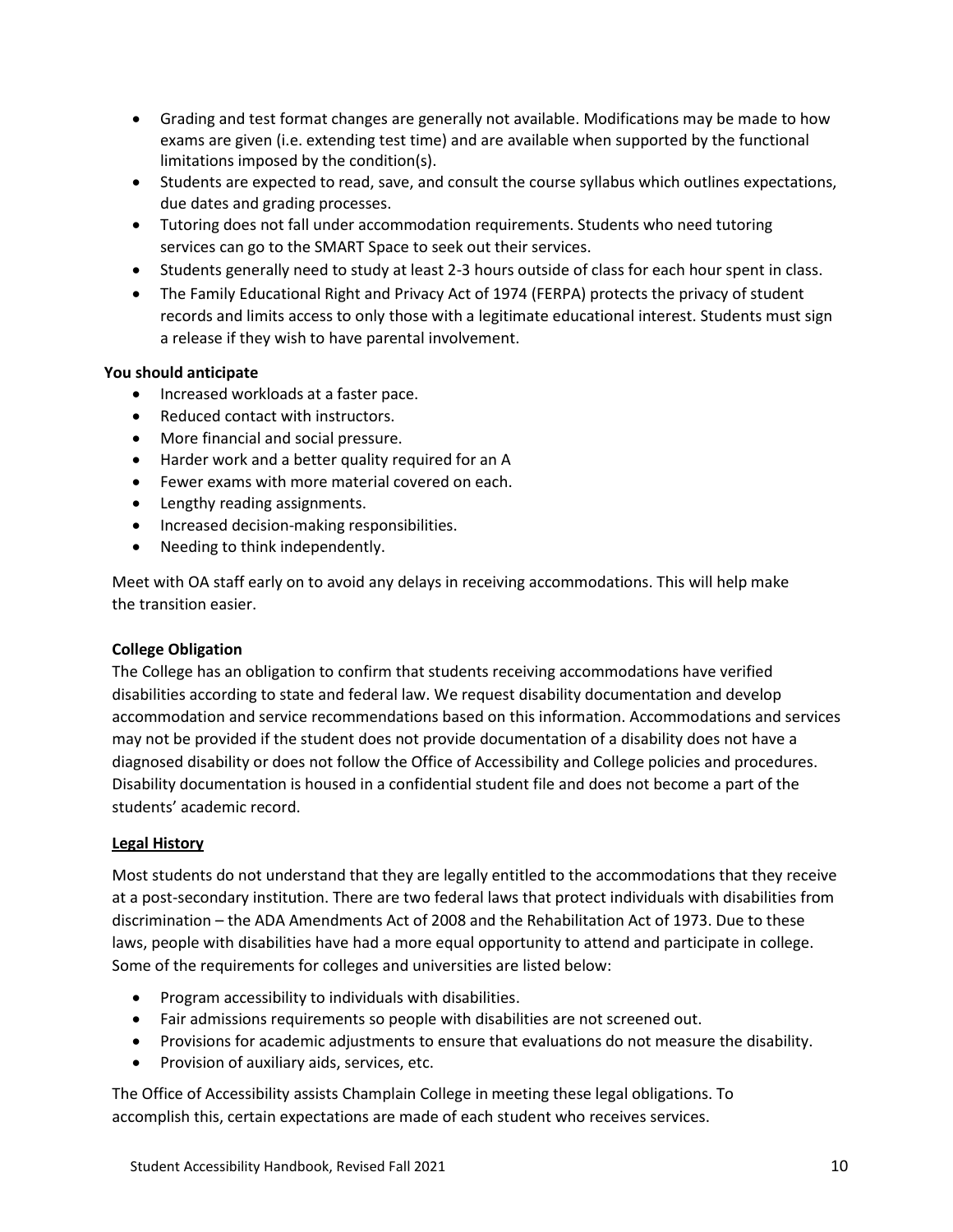### **Student Responsibilities**

As a student, it is your responsibility to identify yourself to the Office of Accessibility as an individual with a disability and to request accommodations. According to the laws, an individual with a disability is someone with a physical or mental impairment that substantially limits one or more major life activities, such as walking, seeing, hearing, learning, caring for oneself, speaking, breathing, thinking, concentrating, etc. **Documentation of the disability must be provided to OA and is kept on file to assist in determining appropriate accommodations. The documentation must support the accommodations requested by the student and requests for accommodation must be made in a timely manner.**

The OA works closely with each student to individually determine what accommodations are effective and appropriate. Communication is key. You, the student, know best how your disability affects you. It is important to feel comfortable discussing this with your OA staff and to know what kind of assistance you need to be successful.

Information on laws prohibiting discrimination on the basis of disability are available from many sources. See the OA staff if you would like more information.

### **Grievance Procedure**

Students with grievances related to an accommodation determination, procedures for accommodations, or provision of accommodations are encouraged to resolve the complaint with the Office of Accessibility. If a resolution is not reached, students can submit additional documentation for review. If the accommodation is still not approved, the student can make a request in writing for an additional review by the Assistant Vice President of Diversity, Community and Inclusion (or designee).

The student will have 10 calendar days from the date of the denial of the accommodation, to submit the request. The request should state the nature and details of the complaint, the names of other witnesses or participants, and the remedy the student seeks.

Once a complaint is filed, the Assistant Vice President of Diversity, Community and Inclusion (or designee) will review the request and make a decision within 10 calendar days of the student's request and will notify the student of the decision. The decision of the appeal process is final.

Students also have the right to register a complaint with the Office of Civil Rights. The Office of Civil Rights may be contacted at the following address:

U.S. Dept. of Education Office of Civil Rights POCH 222 Boston, MA 02109

Students may also register a complaint with the Vermont Human Rights Commission, at the following address: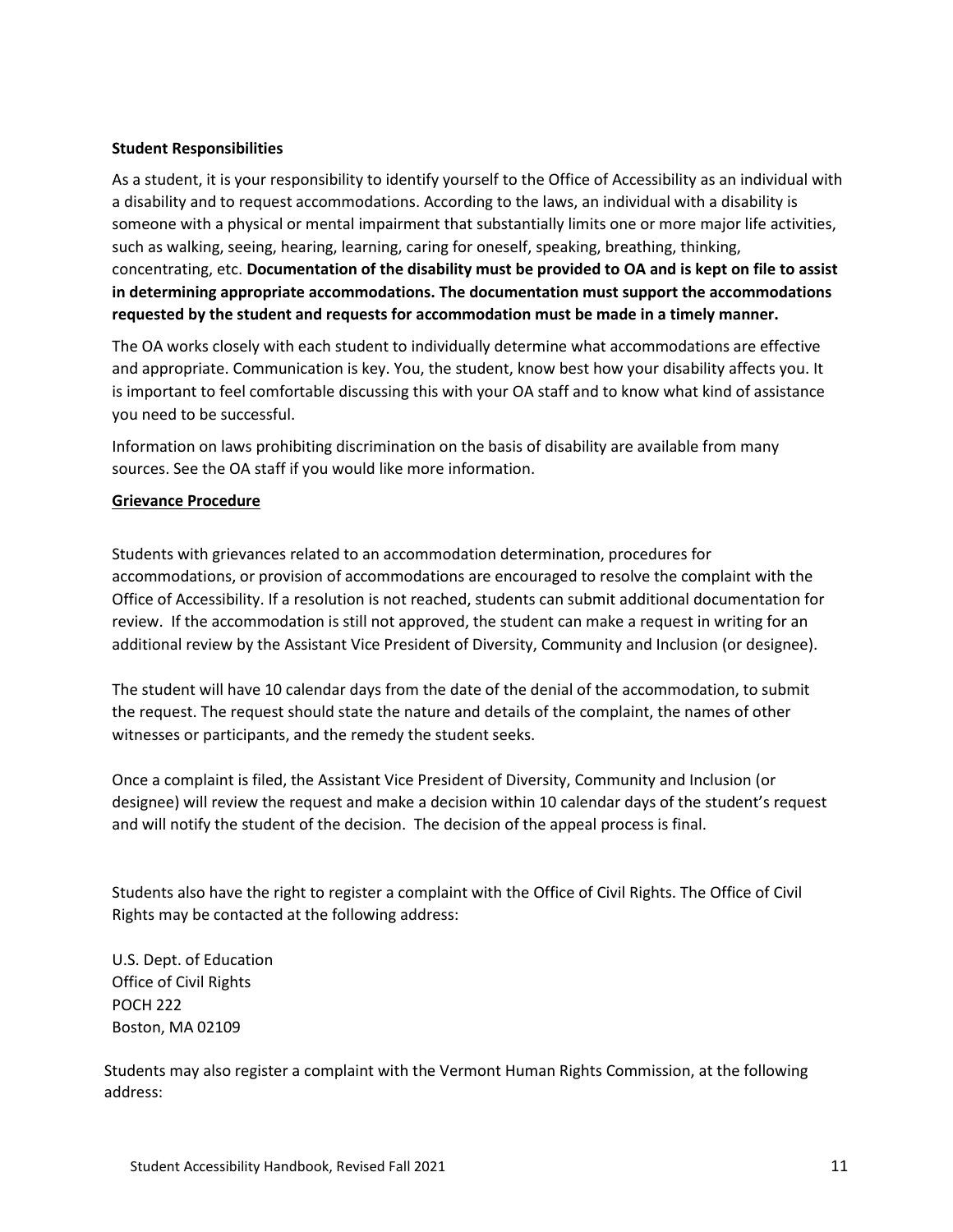Vermont Human Rights Commission 14-16 Baldwin Street Montpelier, VT 05633-6301 (800) 416-2010 (Toll Free VT) (802) 828-1625 (Voice) [human.rights@vermont.gov](mailto:human.rights@vermont.gov) (Email)

If a student feels that any action has been directed against them because of a disability or perception of a disability by College faculty or staff, or another student, the student may contact the Office of Diversity and Inclusion (802-860-2784) and/or initiate a complaint under the College's harassment, discrimination and hazing policy and complaint procedure (see Discrimination, Harassment and Hazing Prevention Policy).

### **Frequently Asked Questions**

## **Who is eligible for accommodations?**

Accommodations are available to all currently enrolled students who have a documented disability that substantially limits them in one or more of life's major activities.

### **What documentation is needed?**

All accommodation requests require information from the student's provider. Supporting documentation must be current, comprehensive, professional documentation that consists of a diagnosis of the limiting disability. Documentation should include an evaluation by an appropriate professional describing the current impact of the disability, the diagnosing professional's recommendations for management of the limitations of the disability, and how these recommendations relate to the accommodation(s) requested.

## **Is an IEP or 504 Plan from high school appropriate documentation?**

The information in an IEP, 504 Plan or Transition Plan may be appropriate documentation. A student may also wish to include a psycho-educational evaluation report/neuropsychological evaluation as supportive documentation. Please note: A student must request this information separately from their request for high school transcripts. The documentation should be sent to Champlain College's Office of Accessibility.

#### **What information do you need if I am transferring from another college or university?**

For students transferring from another college or university, information related to their disability must be requested separately from a request for transcripts. A Student must request that documentation regarding their disability be sent directly from their current college or university's disability services to Champlain's Office of Accessibility. If you have any questions please contact Champlain College's Office of Accessibility. **What if I require temporary accommodations?**

If you have a temporary condition or disability and require temporary accommodations, contact the Office of Accessibility and speak with the Associate Director about your needs. The Office of Accessibility will request current, comprehensive, professional documentation of your temporary condition or disability and may ask to meet for further discussion of your needs.

### **Do academic accommodations need to be renewed each semester?**

Yes. It is the student's responsibility to request that their Accommodations be sent to their instructors every semester. This allows the student to self-select if they would like to use accommodations in each course. Some students find that there are certain courses that are already accessible and therefore they do not need their letter of accommodation sent to that professor. It is the student's responsibility to confirm that their letter of accommodation has been received and to discuss the accommodations requested with each instructor.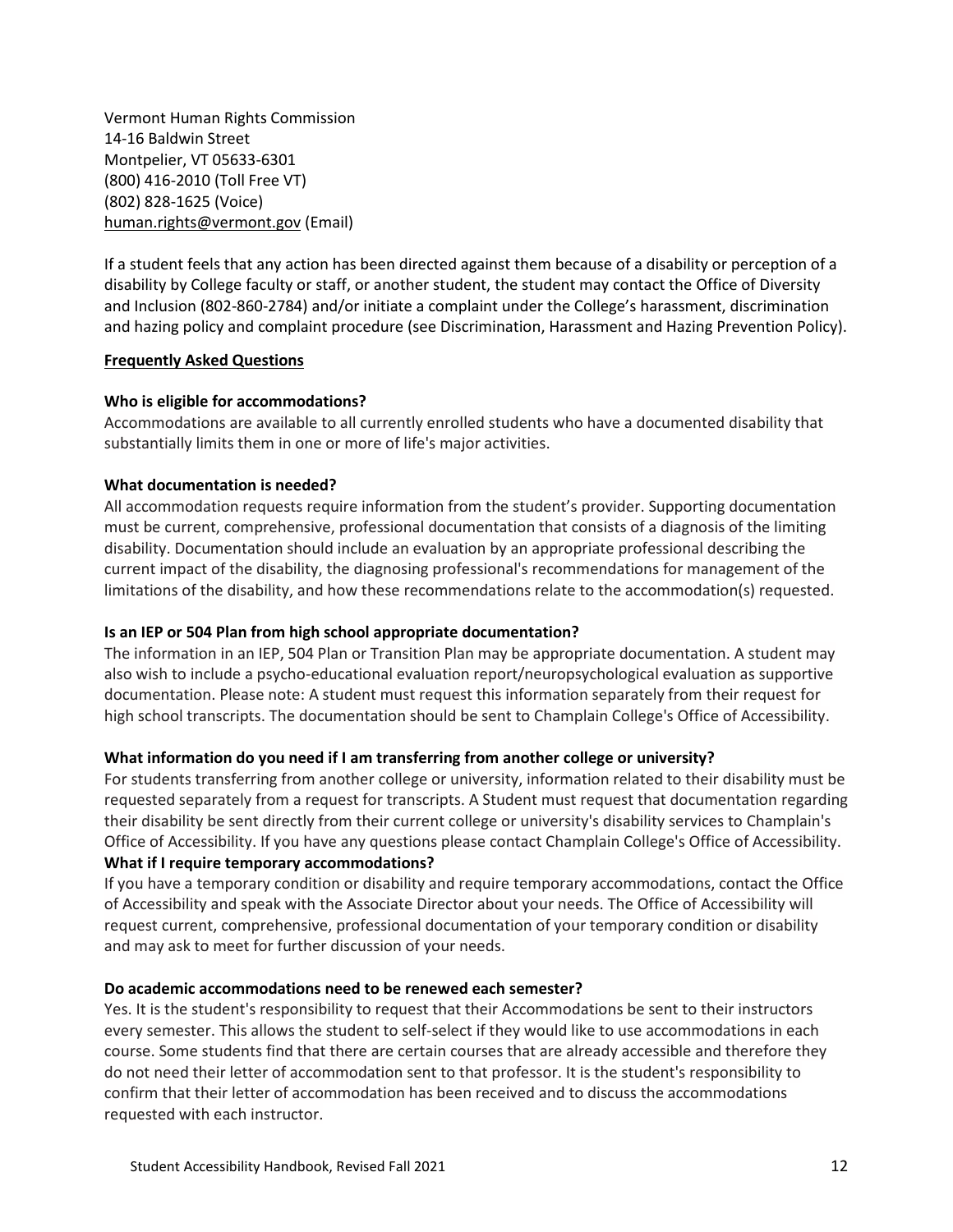## **What kinds of accommodations are typically provided?**

Services may include, but are not limited to the following:

- 1. Accessible classrooms
- 2. Course aids (such as; extended time for exams, test taking in a low distraction setting and texts in alternate formats).
- 3. On-campus housing accommodations

## **How do I request accommodations?**

Students with disabilities who wish to request appropriate and reasonable accommodations should complete the appropriate Accommodations Request Form to begin the process of establishing eligibility for accommodations. It is the student's responsibility to provide current documentation to the Office of Accessibility that establishes a disability. If a student does not have documentation please contact the Office of Accessibility to discuss your options and do not allow this to delay your request for accommodations.

## **What is the ADA, the ADAAA and Section 504 of the Rehabilitation Act?**

The ADA stands for The Americans with Disabilities Act of 1990 and is a federal civil rights law designed to provide equal opportunity for people with disabilities. The ADA ensures equal access and opportunity and also protects individuals with disabilities from discrimination. The ADAAA stands for The American with Disabilities Act Amendments Act of 2008, and broadens the scope of the ADA in some instances. Section 504 of the Rehabilitation Act of 1973 is a federal law designed to protect the rights of individuals with disabilities in programs and activities that receive federal financial assistance from the U.S. Department of Education.

## **How do these laws impact a college education?**

In post-secondary education the ADA, the ADAAA and Section 504 ensures that a student with a disability, who is qualified for admission, will have the same access to programs, services and activities as all other students.

## **How do accommodations in college differ from services in high school?**

In college, success is up to the student and the responsibilities of the student and the college are different at the postsecondary level compared to the primary and secondary levels. Here are some key points:

- In the primary and secondary levels (K-12), the school is responsible for identifying, testing and providing services for students with disabilities.
- At the postsecondary level, the student must: locate the office that provides accommodations for students with disabilities (Champlain's Office of Accessibility), identify themselves to the office, request accommodations, and provide appropriate professional documentation that substantiates the need for accommodations. Students are required to participate in the interactive process for accommodations similar to the processes needed for workplace accommodations.
- A student who needs additional or updated information to support accommodation requests, or who has not been identified as a student with accommodations before college, has financial responsibility for evaluations and testing.
- At the postsecondary level, once academic accommodations have been approved, the student must request their accommodations in each instance their accommodations are needed. For example, for testing accommodations, the student must communicate with their instructor that they intend to use their testing accommodations and the student must schedule the dates and times of their exams with the appropriate testing scheduler.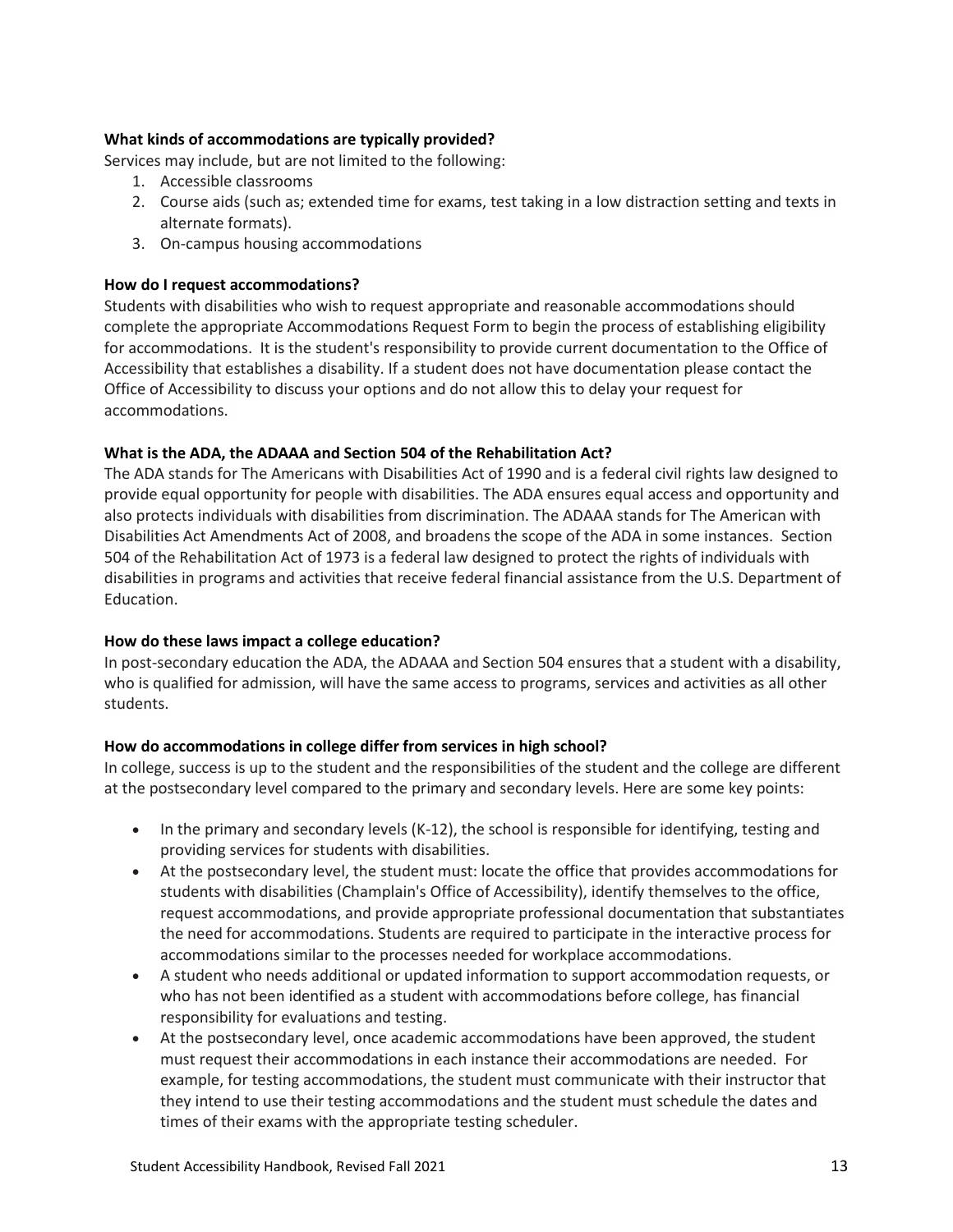#### **What are my responsibilities as a college student?**

It is your responsibility to identify yourself to the Office of Accessibility and to provide professional documentation of the disability in order to qualify for academic accommodations. Accommodations can be provided only after these conditions are met. In general, the less obvious the disability, the more information is needed.

It is also your responsibility to contact instructors each term to present the accommodation letter which identifies the necessary accommodations for your classes. Prior to each term, contact The Office of Accessibility to set up an appointment to meet with the OA staff. OA staff will go over your classes with you and provide a letter of accommodation for each class where accommodations are appropriate.

Students with disabilities take the same responsibility for their education as non-disabled students. This includes maintaining the same academic levels and meeting comparable standards of appropriate behavior.

## **I neglected to tell anyone about my disability when I registered for classes. Can I still request accommodations?**

Yes, but you must contact the Office of Accessibility as soon as possible and supply the proper documentation of your disability. There may be some delay in providing full accommodations.

### **Will every student with a disability receive accommodations?**

No. Legally, accommodations must be determined on a case-by-case basis. Some students with disabilities will not need accommodations. The Office of Accessibility must determine the accommodations based on documented individual needs.

#### **What is the time frame for requesting accommodations?**

Specific accommodations are determined during a meeting with the Office of Accessibility. Students should request general accommodations as early as the first to second week of classes. Every effort will be made to provide accommodations in a timely manner, but last-minute requests may not be feasible. Students will use the accommodation letter to take the initial step to meet with their instructors at the beginning of each semester to discuss academic accommodations.

Students with more specialized accommodations, such as the need for a sign language interpreter or transcription services, should request their accommodations at least 6 weeks prior to the semester starting.

#### **Are there academic resources for students with accommodations?**

Champlain College has many academic resources available to support all students. It is up to the student to take responsibility to access the available resources. One resource is Champlain's [SMART Space,](https://www.champlain.edu/current-students/academic-information/academic-support-programs_current-students) which provides free academic coaching and tutoring services to Champlain students.

#### **How can my parents or guardians gain access to my academic performance?**

Champlain College may not, by law (FERPA), contact parents about a student's academic performance, unless the student gives the College permission to do so. Champlain encourages parents and guardians wishing to know how their student is doing to ask their student directly. We appreciate and value